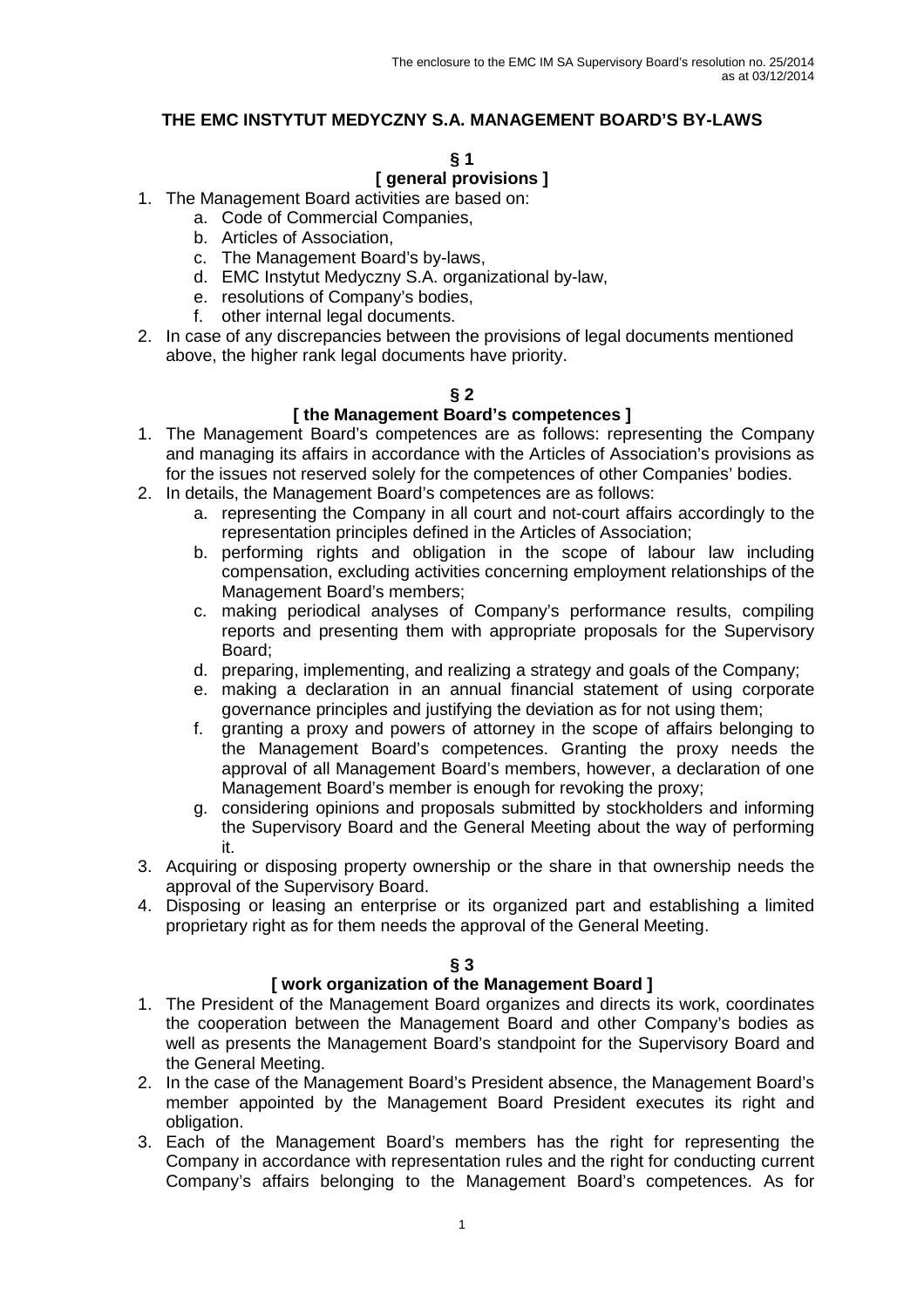important issues, the Management Board's members make decisions collectively in the scope of a resolution.

- 4. The Management Board consists of at least four members performing the functions of directors being responsible for mandated scope of duties, mandated activities' areas and controlling the posts that report directly.
- 5. The function of the Chief Executive Officer is connected with the function of the Management Board President.
- 6. Each of directors is solely responsible for the mandated scope of duties, properly functioning the mandated activities' area as well as for the proper activities of controlled posts that report directly.

## **§ 4**

## **[ the task scope of the Management Board's members ]**

The tasks and duties of particular Directors are as follows:

1) Chief Executive Officer - CEO – performs duties in the scope of:

- a. Preparing the vision and growth strategy,
- b. Promoting and marketing,
- c. Developing human resources management,
- d. Managing IT technologies,
- e. Organizing legal support,
- f. Organizing growth;
- 2) Chief Financial Officer CFO performs duties in the scope of:
	- a. Managing financial resources,
	- b. Managing assets,
	- c. Managing risk and corporate governance,
	- d. Internal audit,
	- e. Supervising the processes of services sale and sale settlements,
	- f. Reporting and controlling,
	- g. Budgeting,
	- h. Personnel and compensation processes,
	- i. Managing the purchase processes;
- 3) Chief Operating Officer COO performs duties in the scope of:
	- a. Delivering medical services,
	- b. Managing the process of patients' service,
	- c. Managing the quality of medical services,
	- d. Medical controlling;
- 4) Chief Administration Officer CAO performs duties in the scope of:
	- a. Realizing the strategy of contracting with public and commercial insurance companies,
	- b. Supervision over fulfilling sanitary and contractual requirements,
	- c. Realizing settlements with collective payers (NFZ, AOK, TU),
	- d. Monitoring changes connected with regulations concerning the realization of medical benefits
	- e. Supervision over maintaining technical infrastructure.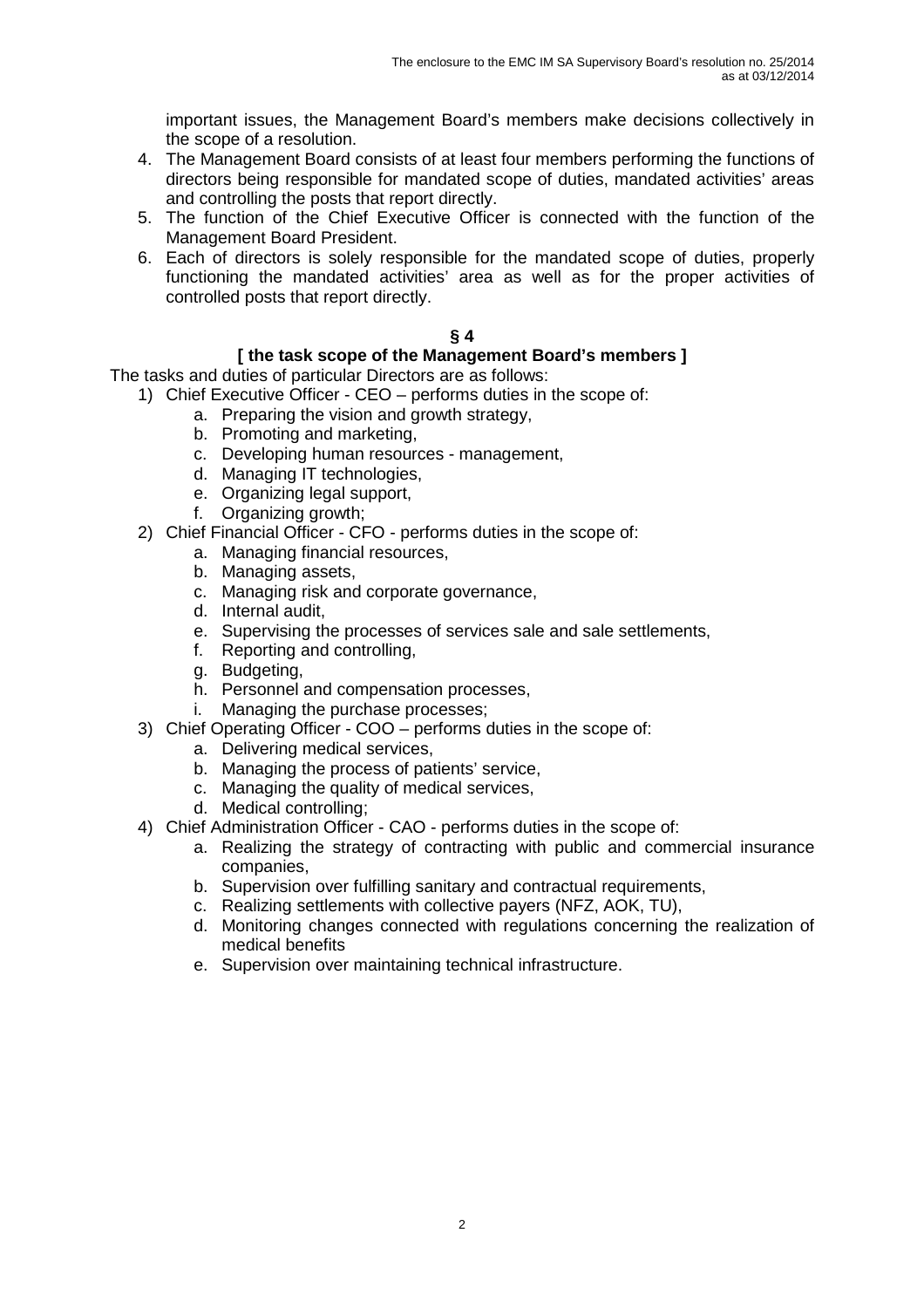### **[ the Management Board functioning procedure ]**

- 1. The Management Board debates and makes resolutions on the meetings or beyond the meetings.
- 2. The meetings might be formally convened or without a formal convene.
- 3. Formal meetings shall be convened in accordance with the procedure described in the § 6.
- 4. The meetings without a formal convene shall be conducted if all Management Board's members are present and none of them submit objections due to the meeting convene and the items placed on the agenda.
- 5. Beyond the meetings, the Management Board can make resolutions on the basis of principles defined in the §8.

#### **§6**

### **[ convening meetings ]**

- 1. The Management Board President shall convene the meetings whenever deems it as advisable, however, at least once a month.
- 2. Moreover, the Management Board President is obliged to convene the meeting upon written demand of the Supervisory Board or of at least one member of the Management Board. In such a case, the Management Board meeting ought to be held at least during seven days from the date of submitting the written demand to the Management Board President.
- 3. The written notification about convening the Management Board meeting shall be provided to the Management Board's members at least five days before the meeting date. The notification having been sent electronically is also regarded as the written notification.
- 4. The notification ought to include the date, hour, and place of holding the meeting as well as the agenda proposed.

## **§ 7**

### **[ making resolutions at the meeting ]**

- 1. The Management Board's resolutions can be made if all members were properly invited for the Management Board meeting and at least half of the Management Board's members participate in the meeting.
- 2. The Management Board's resolutions can be also made despite a proper invitation if all Management Board's members are present at the meeting as well as none of them submit objections due to holding the meeting and to the items placed on the agenda.
- 3. The Management Board's resolutions shall be passed by the absolute majority. In the event of a tie, the Management Board President shall have the casting vote.
- 4. The ballot is open. A secret ballot shall be ordered on request of at least one Management Board's member.

#### **§ 8**

### **[ making resolutions beyond the meeting ]**

- 1. The Management Board shall make resolutions beyond the meeting:
	- a. under the procedure of individually collecting votes under the resolution (rotary voting),
	- b. by means of remote direct communication (remote voting).
- 2. As for the rotary voting, the resolutions can be made only unanimously.
- 3. As for the remote voting, the resolutions are valid if all Management Board's members have been informed about the content of the resolution.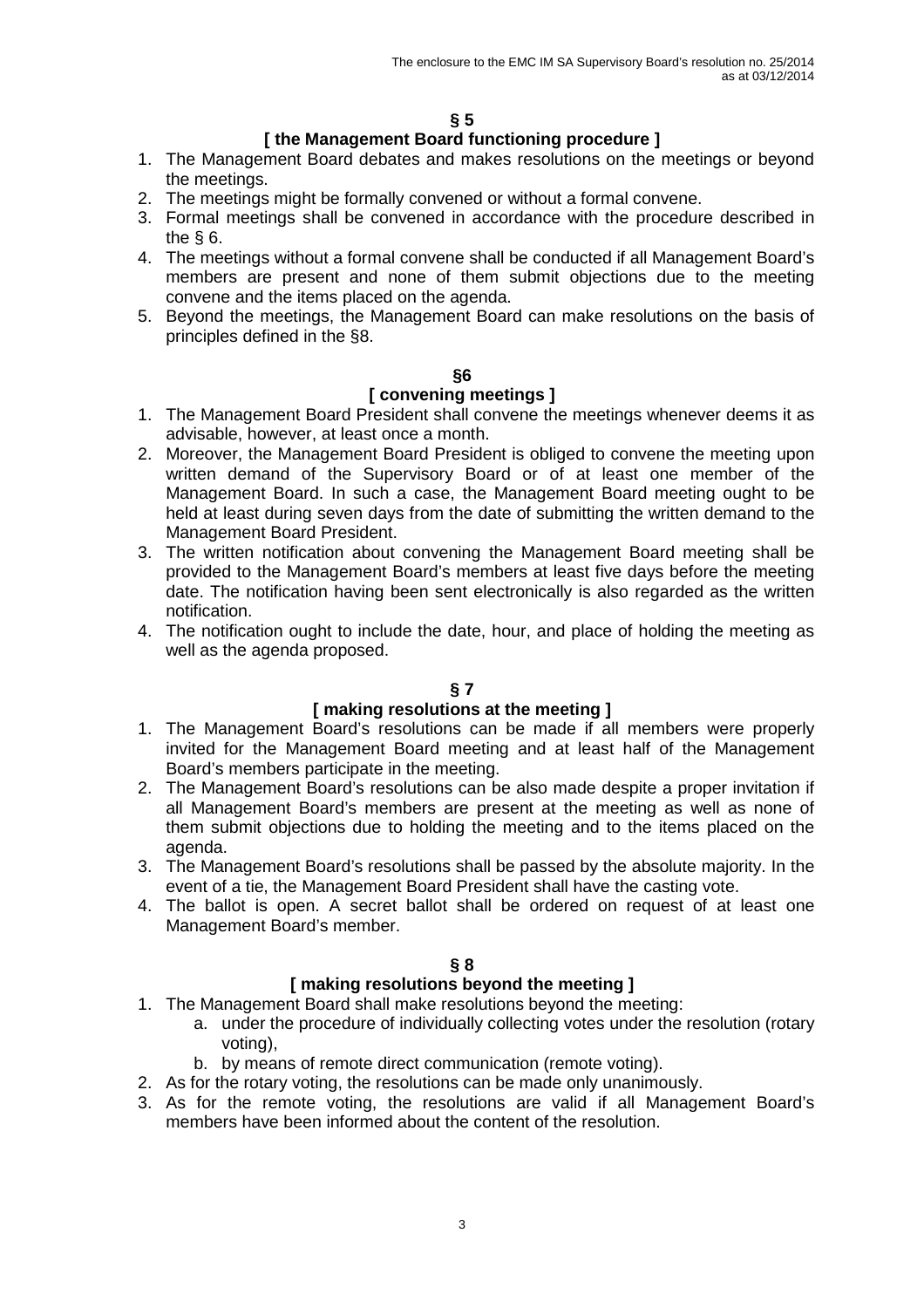### **[ Management Board's meetings ]**

- 1. The Management Board President chairs the meetings. In the case of the absence of the Management Board President, another member of the Management Board pointed by the Management Board President chairs the meeting.
- 2. Other persons (apart from the Management Board's members) may participate in the Management Board meetings, including the persons invited by the Management Board President, proxies, experts, and specialists if their participation is justified as for the meeting subject.
- 3. The Management Board meeting chair's competences are as follows:
	- a. managing opening and closing the meeting and breaks during the meeting;
		- b. ensuring a proper and efficient meeting course;
		- c. managing voting and confirming voting results.

# **§ 10**

## **[ the minutes ]**

- 1. The meeting minutes shall be compiled.
- 2. The minutes is compiled by the minutes keeper pointed by the meeting chair.
- 3. The minutes content includes:
	- a. the date and hour of holding the meeting,
	- b. names and surnames of other Management Board's members,
	- c. the notice about accepting the minutes from the previous meeting provided that each of the Management Board's members has the right to raise written objections to the minutes approved; objections raised are attached to the minutes and filed in the minutes book,
	- d. the meeting agenda approved by the Management Board,
	- e. the content of resolutions made and voting results.
- 4. The enclosure to the minutes includes the list of presence that shall be signed by the Management Board's members present at the meeting as well as the person compiling the minutes.
- 5. The copies of documents presented at the meeting are attached to the minutes if it was demanded by at least one of Management Board's members.
- 6. The minutes from the meeting shall be signed by the Chair and minutes keeper.
- 7. The minutes from the Management Board meetings are stored in the register seat of the Company.

#### **§ 11**

#### **[ the Company's documents ]**

- 1. The Company's documents constitute books, minutes, resolutions and other documents connected with the Company's activities.
- 2. All documents are compiled in Polish language. Using bilingual versions is not excluded, however, in the case of any discrepancies or doubts as for the document content the Polish version is binding.
- 3. All Company's documents ought to be accessible for the Management Board's members, the Supervisory Board members and stockholders of their proxies. Other persons have the access to the documents if it results from the scope of duties, contracts signed, and generally applicable law provisions. Moreover, the Supervisory Board may (by way of a resolution) determine the principles of making documents accessible for other persons.
- 4. The Company's documents are stored in the Management Board Office unless they concern the activities of entities conducted by the Company and in that situation ought to be stored in another place.
- 5. The documents stored in the Management Board Office are in the care of an appropriate Management Board's member responsible for the mandated activities' area.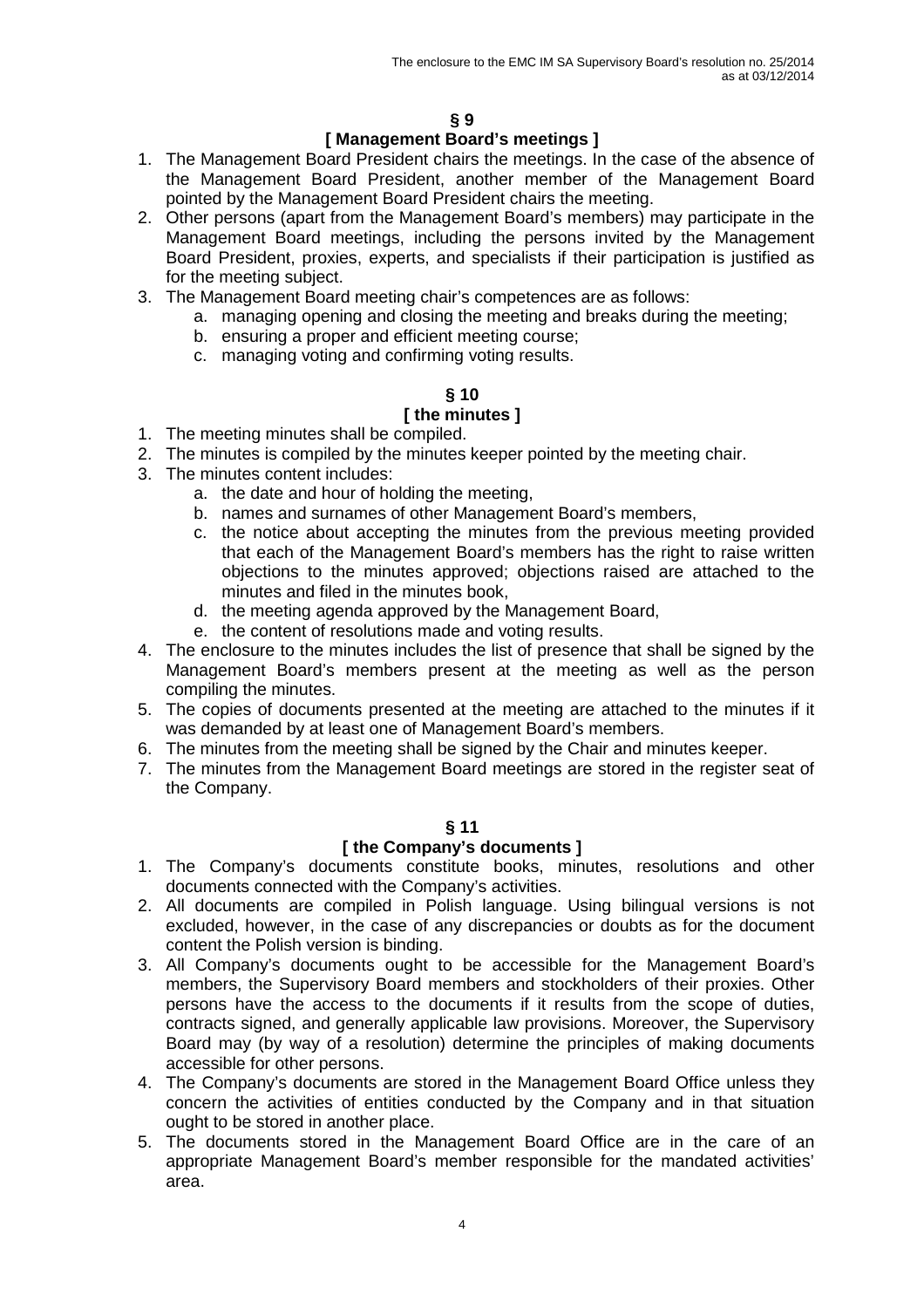6. The documents stored in the entities conducted by the Company are in the care of the director of such an entity.

### **§ 12**

### **[ Company's interest; loyal responsibilities of the Management Board's members ]**

- 1. The Management Board's member in the period of fulfilling the function in the Management Board ought to act with consideration for Company's interest and refrain from any actions that could lead solely to realize own Management Board members' material advantages.
- 2. The Management Board's members making decisions in the scope of Company's affairs ought not to exceed the limits of justified economic risk.
- 3. The Management Board making decisions concerning the Company is obliged to make thorough and all-round analysis of all circumstances conditioning making a proper decision.
- 4. Defining Company's interests mainly justified in the long run perspective interests of stockholders, employees, related undertakings and other entities cooperating with the Company as well as, to the extent possible, the interests of Company's creditors and local communities should be taken into account.
- 5. The Management Board's members are obliged to maintain unconditional loyalty and honesty towards the Company.
- 6. In the case of receiving the information about the possibility of making an investment or another useful for the Company transaction concerning the subject of its activities, the Management Board's member is obliged to immediately inform the Management Board about such information so as to consider the possibility of using it by the Company.
- 7. Using the information mentioned in the paragraph above by the Management Board's member or transferring it to the third party might occur only after accepting it by the Management Board and only in the situation if it does not infringe the Company's interest.
- 8. Each member of the Management Board is obliged to immediately inform the Supervisory Board about any case of conflict of interest occurred in connection with fulfilling the function of the Management Board's member or about the possibility of occurring such a conflict of interests.

#### **§ 13**

#### **[ conflict of interests ]**

- 1. In the case of conflict of Company's interests and the interests of the Management Board's member, his/her spouse, relatives and relatives up to the second degree as well as the persons with whom is associated personally, the Management Board's member ought to abstain from participating in resolving such affairs and may demand to mark it in the minutes.
- 2. Making transactions with stockholders and other persons whose interests influence the Company's interest, the Management Board and its members should apply due care in order to ensure that the transaction value ad its conditions would be determined taking into consideration market criteria.

#### **§ 14**

#### **[ competing interests ]**

1. The Management Board's members are not allowed, without the approval of the Supervisory Board expressed in the form of a resolution, to be engaged in competing interests towards the Company, especially they are not allowed to participate in competing companies as the associate, the bodies' member, the proxy or plenipotentiary and in any way to act on behalf of other entities possessing the same or similar subject of activities due to the Company's ones.